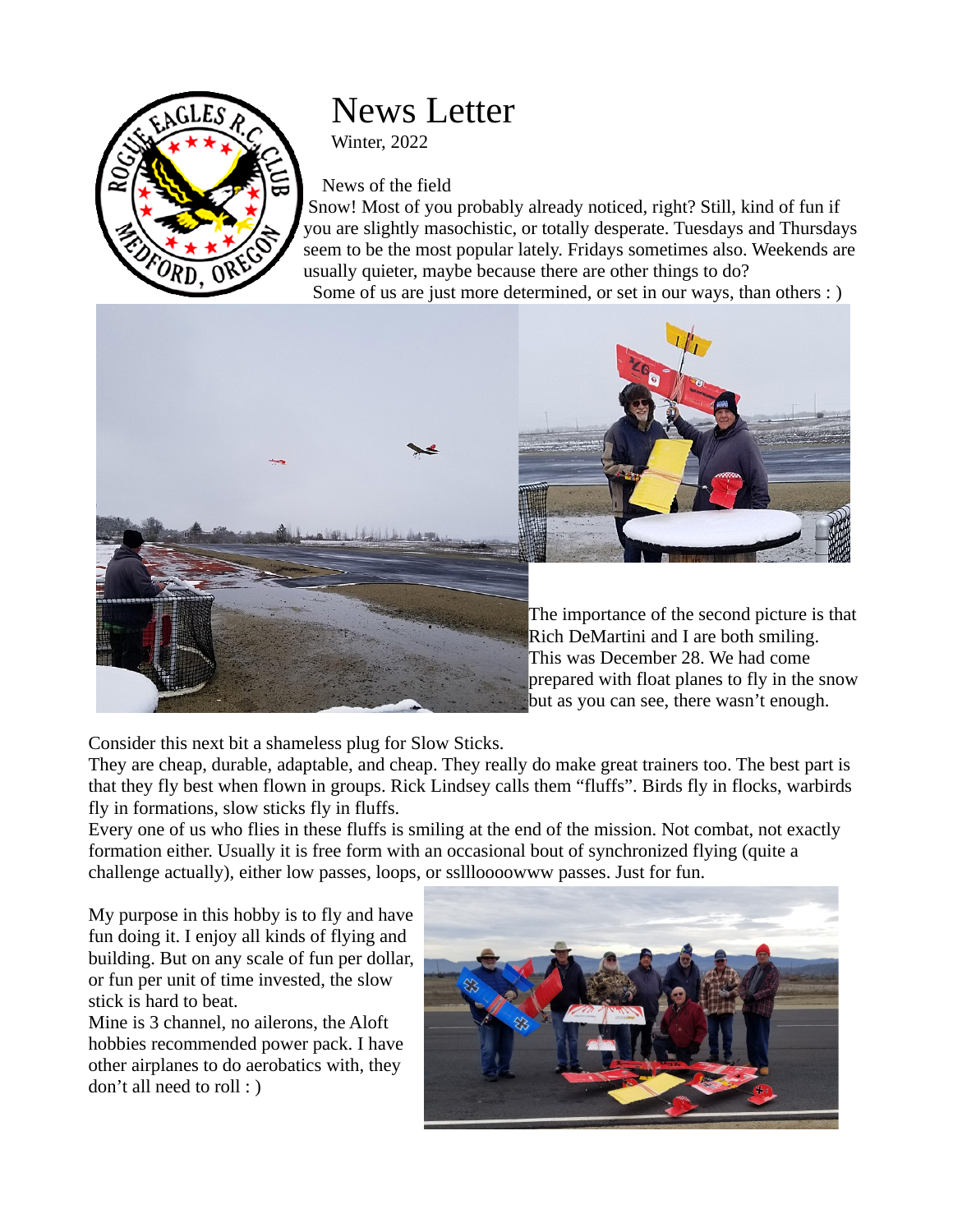Jay Strickland's Top Gun Fun Fly was a big hit this year. The participants had fun and attracted a large turn out of spectators. Scott Hudson was the top scorer and now has a 3<sup>rd</sup> hat to prove it. Rob Merriman was second based on normalized points and Rich Josephson was third. Doug McKee-Ace Bombadier! The Silent Auction was conducted during the events and certainly had a wide variety of items! This should be on everyone's list of things to NOT MISS!

There is some rearranging going on. Bottle recycling is moving to a less prominent location. It was beginning to look like a dumping ground for beer bottles. Please help prevent this from being an eyesore. Remember, it is for bottles and cans with OR 5 cent container rebates only. Not recycling!

\*\*\*\*\*\*\*\*\*\*\*\* This next bit is my OPINION. Based on club and AMA "rules". \*\*\*\*\*\*\*\*\*\*\*\*\*\*\*

There was a dispute between two members regarding a rule violation.

First off, none of us should take on the role of police. If you see something happen that is contrary to a club rule, let it go. Ask someone else to validate your interpretation of the rule. Tell Bruce or Jay. Let them handle it. It IS their job.

Second, our rules are NOT ABSOLUTE! They are more like guidelines to keep everyone safe and our hobby enjoyable. There are contradictions within the rules. They are not perfect.

**Third**, most rules violations are due to simple ignorance or misunderstanding, rather than evil intent. Fourth, consider the current environment. Is anyone else there? If not, maybe it was not such a big deal. Was the transgression in the interest of safety?

**Fifth**, it is probably better to do nothing than to cause ill feelings.

Do any of you have access to a school gymnasium?

Days like we have been having for the last month remind me that I really like indoor flying! Sites are kind of scarce however. Al's Hobby shop had sponsored time at the Medford Armory but Armory rules have changed and no longer allow "aircraft" in their buildings.

Anything with a 30' ceiling and a basketball size floor would work. Let me know if you have any ideas.

(The following New Years Day report is from Rick Lindsey)

"Since you (me, Jess, ed) left early, you really missed a spectacular day! There was no wind and the sun came out and gave us all a psychological lift. I flew my re-furbished Super Kaos 40 (which now has a very new OS .55 in it.... Mewwaaaooohaa haaa) four times all alone. The day was perfect but I think most of the guys were anticipating the usual New Year's Day grey nasty sky and did not bother bring a plane. The picture included was taken with a lens I use for close ups so I could not really bring it in. Rich Joesephson asked for it because he says he has been flying that plane for years and has never had a shot of it in the air.

As for Slo-Sticks, your description is perfect. You might include something about how easy they are to repair (in my case... look pathetic and get Jess to fix it for me  $\odot$  ). In addition, Aloft still has them for sale for cheap! Try https://alofthobbies.com/aircraft/electric/slow-park.html.